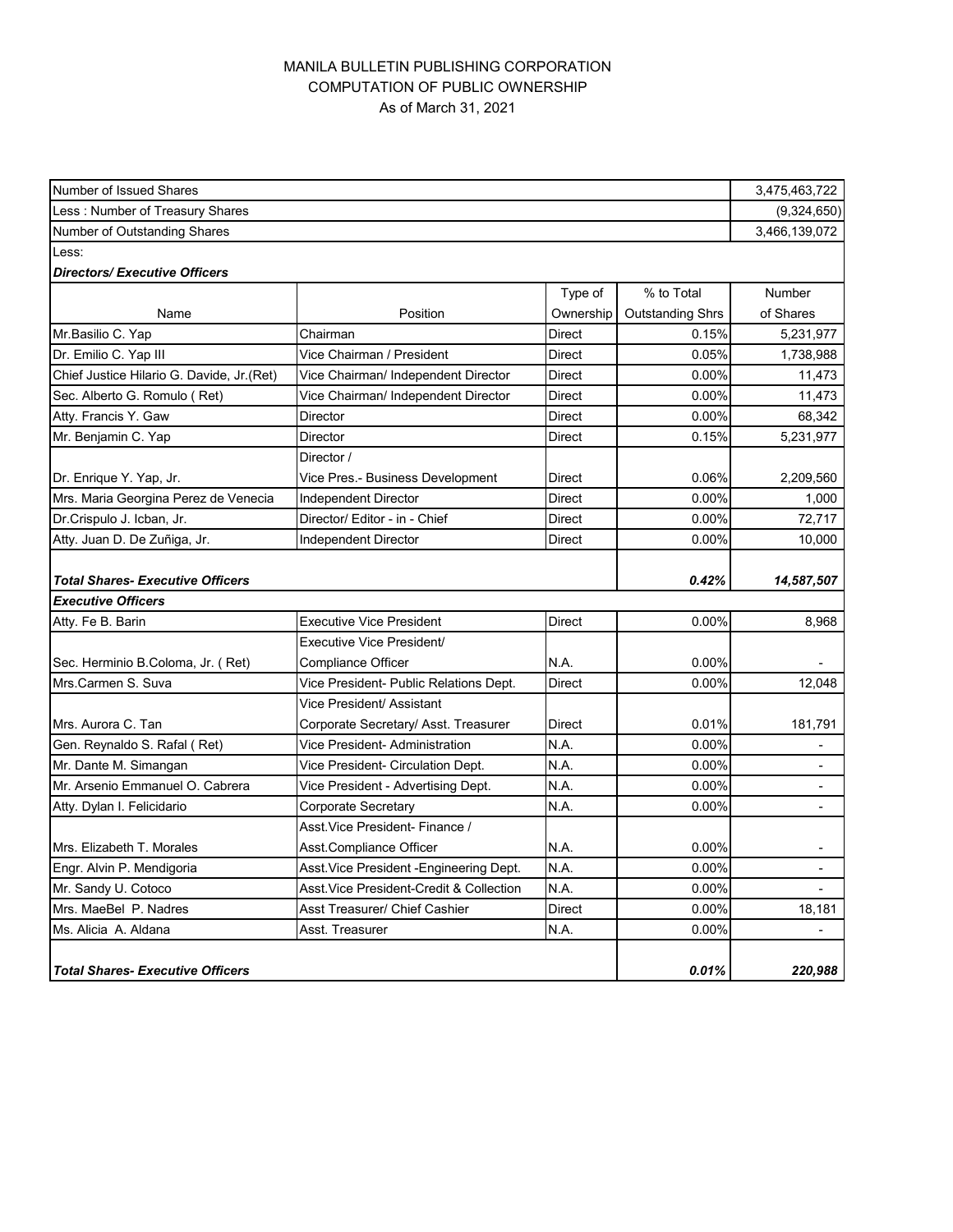*Principal Stockholders*

|                                     |          | Type of       | % to Total              | <b>Number</b> |
|-------------------------------------|----------|---------------|-------------------------|---------------|
| Name                                | Position | Ownership     | <b>Outstanding Shrs</b> | of Shares     |
| US Automotive Co., Inc.             |          | <b>Direct</b> | 54.35%                  | 1,883,738,105 |
| USAutoco, Inc.                      |          | <b>Direct</b> | 23.40%                  | 811,225,930   |
|                                     |          |               |                         |               |
| <b>Total Principal Stockholders</b> |          |               | 77.75%                  | 2,694,964,035 |
|                                     |          |               |                         |               |
| Lock up Shares                      |          |               | <b>78.18%</b>           | 2,709,772,530 |
| <b>Total Number of shares</b>       |          |               |                         |               |
| owned by the Public                 |          |               | 21.82%                  | 756,366,542   |

Certified True and Correct :

Fetwardews

**DYLAN I. FELICIDARIO** Corporate Secretary